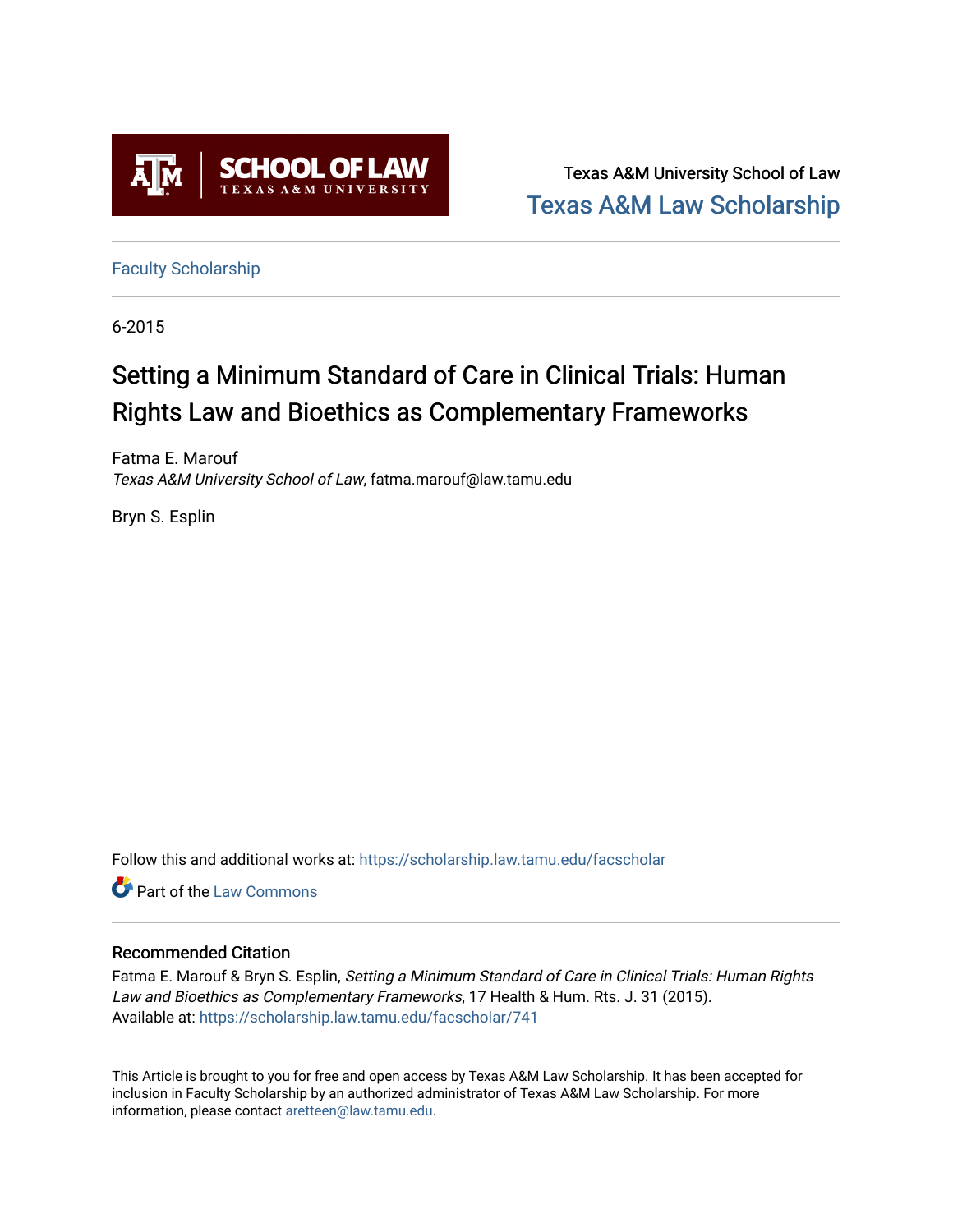

# Setting a Minimum Standard of Care in Clinical Trials: Human Rights and Bioethics as Complementary Frameworks

## Fatma E. Marouf, Bryn s. esplin

Abstract

For the past few decades, there has been intense debate in bioethics about the standard of care that should be provided in clinical trials conducted in developing countries. Some interpret the Declaration of Helsinki to mean that control groups should receive the best intervention available worldwide, while others interpret this and other international guidelines to mean the best local standard of care. Questions of justice are particularly relevant where limited resources mean that the local standard of care is no care at all. Introducing human rights law into this complex and longstanding debate adds a new and important perspective. Through non-derogable rights, including the core obligations of the right to health, human rights law can help set a minimum standard of care.

FATMA E. MAROUF, JD, is Associate Professor of Law at the University of Nevada, Las Vegas, USA.

Bryn S. Esplin, JD, is a Fellow in Advanced Bioethics at the Cleveland Clinic, Cleveland, Ohio, USA.

Competing interests: None declared.

Copyright © 2015 Marouf, Esplin. This is an open access article distributed under the terms of Creative Commons Attribution Non-Commercial License (http://creativecommons.org/licences/by-nc/3.0/), which permits unrestricted non-commercial use, distribution, and reproduction in any medium, provided the original author and source are credited.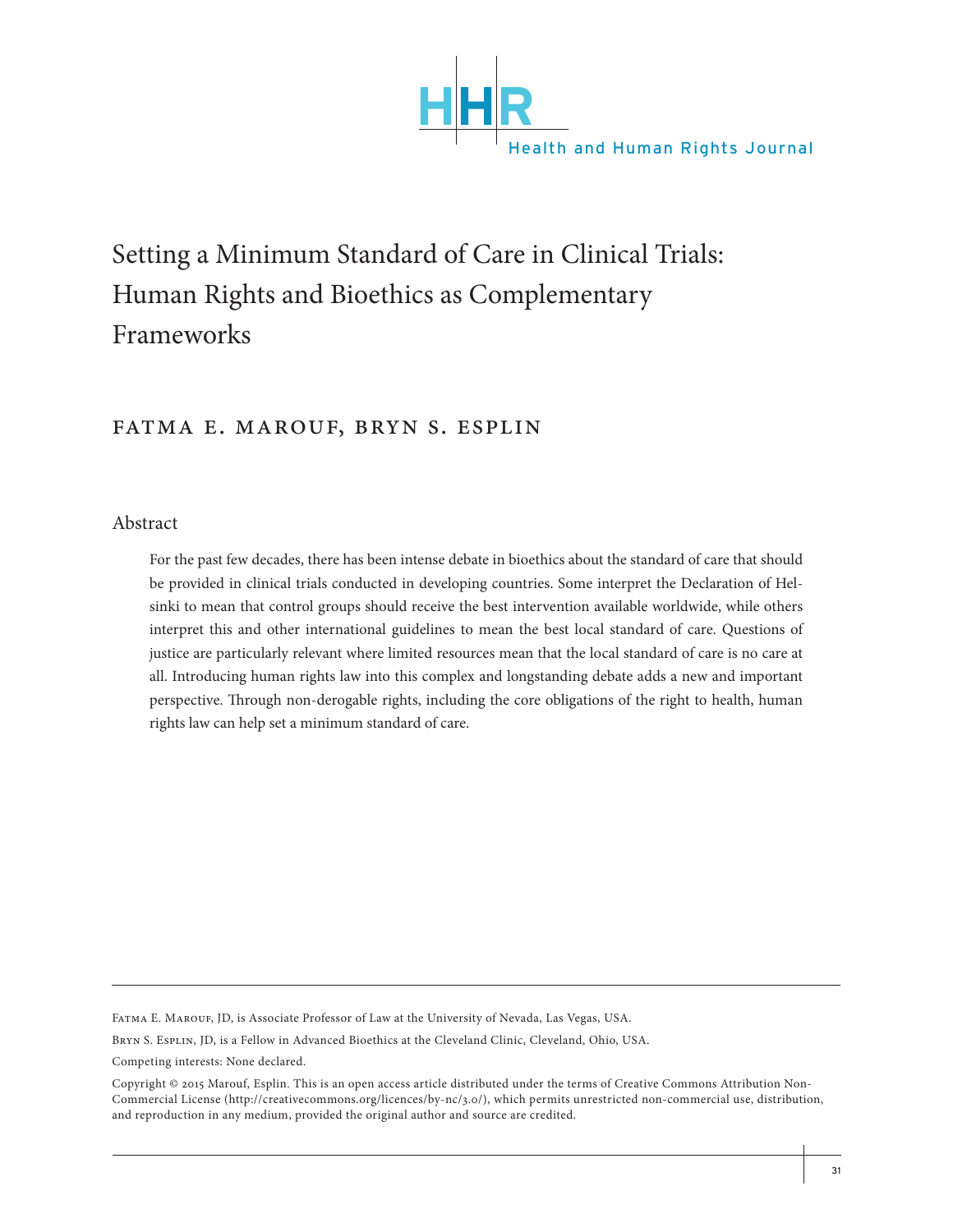#### Introduction

PROTECTING HUMAN DIGNITY and preventing exploitation are core concepts in both bioethics and human rights. In fact, the principles that guide biomedical research ethics were developed in response to specific incidents of exploitation, including the infamous Tuskegee Syphilis Study. Yet the rapid globalization of biomedical research in recent decades presents new challenges in preventing exploitation. Affluent countries and multinational corporations now commonly conduct clinical trials in developing countries, a practice known as "off-shoring."1 The advantages of this practice for the sponsors of the trials are clear: it significantly reduces the cost of trials, sometimes as much as 90%, helps avoid the increasingly bureaucratic regulatory environment in many wealthy countries, and renders legal accountability extremely unlikely.<sup>2</sup> However, these same factors increase the risk that research subjects will be exploited, especially since nearly half of the clinical trials in developing trials escape review by an ethics committee.<sup>3</sup>

One of the ongoing debates within bioethics related to the practice of "off-shoring" pertains to the standard of care owed to participants in clinical trials. Specifically, there is a dispute over when the use of placebo or no intervention for the control group is permissible. The Declaration of Helsinki, which provides ethical principles for medical research involving human subjects, generally requires researchers to test new interventions against the "best proven intervention."4 The plain text of the Declaration does not clarify whether this means the best intervention available worldwide or the best intervention available locally. Some argue that providing the best worldwide standard of care is simply not feasible in developing countries and may obstruct important research that could improve health conditions in those countries. On the other hand, the unavailability of interventions in many developing countries often means the local standard of care is very limited or no care at all, creating a double standard in clinical trials involving the rich and the poor.<sup>5</sup>

In this article, we argue that international human rights principles are relevant to the standard of care debate and help define a middle ground that recognizes the practical challenges involved in providing the best worldwide intervention while also setting a minimum standard of care for control groups. Examining the standard of care issue through a human rights lens helps draw attention to the obligations of the States that both sponsor and host the trials, including their obligations to regulate corporations, rather than focusing on the subject-researcher relationship.<sup>6</sup> Harnessing the language of human rights also helps build power among disadvantaged groups, which fuels advocacy and organizing efforts to challenge exploitation. Perhaps most importantly, applying complementary human rights principles can help provide guidance in situations where invoking bioethical principles alone leads to conflicting conclusions.7

Bioethics builds on the basic principles of autonomy, beneficence, and justice, which are non-hierarchical and require careful balancing of factors such as potential risks and benefits. Human rights law, on the other hand, identifies certain non-derogable rights from which no deviation is permitted, even in times of crisis. To the extent that hierarchy exists among human rights, these non-derogable rights represent the apex and cannot be balanced against other interests. We argue that these non-derogable rights, including the core obligations of the right to health, help establish a minimum standard of care for control groups in clinical trials.

## International guidelines on biomedical research: Equivocal ethics?

The debate over the standard of care in clinical trials intensified in the 1990s, when placebocontrolled trials of AZT, a drug used to prevent the perinatal transmission of HIV, were conducted in numerous developing countries.<sup>8</sup> Since effective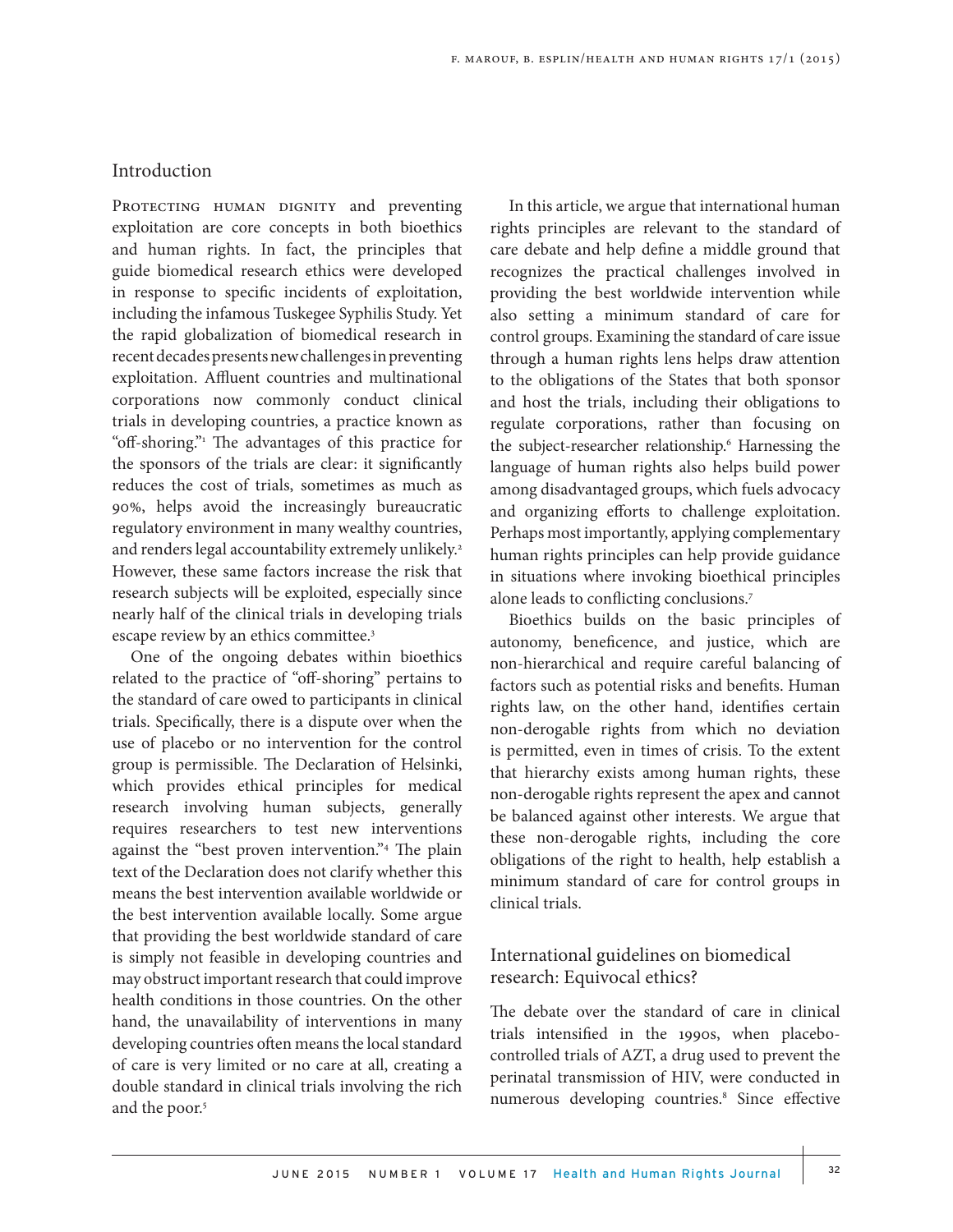alternative treatments were available at the time in developed countries, Lurie and Wolf critiqued the use of placebos in these trials, arguing that allowing research methods that would have been unacceptable in the sponsoring country created a double standard and imposed unnecessary risks to participants.9 Critics responded that the use of placebos was necessary to obtain scientifically valid results that ultimately benefited the population as a whole.<sup>10</sup> The issue of when placebos are permissible remains unresolved today, despite international guidance from multiple organizations.

One of the challenges is that different organizations have conflicting views. In 1949, WHO and UNESCO jointly established the Council for International Organizations of Medical Sciences (CIOMS), an international nongovernmental organization which in 1993 published "International Ethical Guidelines for Biomedical Research Involving Human Subjects." These guidelines, most recently updated in 2002, generally require the control group to receive an "established effective intervention" but allow for exceptions where: (1) there is no established effective intervention; (2) withholding the established effective intervention would expose subjects, at most, to temporary discomfort or delay in relief of symptoms; or (3) use of an established effective intervention would not yield scientifically reliable results and use of placebo would not add any risk of serious or irreversible harm.<sup>11</sup>

The commentary that explains these guidelines indicates certain additional conditions for invoking an exception.<sup>12</sup> First, the study should be designed to develop an intervention for use in a country where an established effective intervention is unlikely to become widely available (or available at all), usually due to cost or logistics. Furthermore, the purpose of the study should be to make an effective alternative available in that country. This means the investigational intervention should respond to the health needs of the population from which research subjects are recruited and be made reasonably available to that population if it proves safe and effective. Finally, scientific and ethical review committees must determine that using an

established effective intervention would not yield scientifically reliable results that would be relevant to the health needs of the study population. Thus, both benefit to the host community and scientific necessity are required.

In addition to the CIOMS guidelines, there is the Declaration of Helsinki, which was issued by the World Medical Association (WMA) in 1964 and likely represents the most influential statement of ethical principles for medical research involving human subjects. The Declaration also tends to be the focus of the standard of care debate because its language suggests a universal standard.<sup>13</sup> Over the years, the Declaration has been revised nine times, including multiple revisions pertaining to the standard of care. Since 2008, the Declaration has required new interventions to be tested against the "best proven intervention" with two exceptions.14 The use of placebo or no intervention for the control group is permitted: (1) when "no proven intervention" exists; or (2) when there are sound methodological reasons to deviate from the "best proven intervention" and no additional risk of serious or irreversible harm.<sup>15</sup> Prior versions of the Declaration, issued in 2002 and 2004, were more permissive with the use of placebos, allowing an exception solely for methodological reasons, but that triggered criticism that scientific grounds alone cannot determine whether the research design is ethical.

Comparing the Declaration to the CIOMS guidelines, it may initially appear that the Declaration imposes a higher standard of care because it requires the "best proven intervention," rather than just an "established effective intervention." Unfortunately, the Declaration fails to specify whether this "best proven intervention" is based on international or local availability. Some argue that using a worldwide standard would be at odds with the international consensus, while others dispute that any such consensus exists.16 Furthermore, some argue that it would be unreasonable to require all countries to provide the best worldwide standard of care, while others find it unreasonable to use a local standard that is determined largely by prices set by pharmaceutical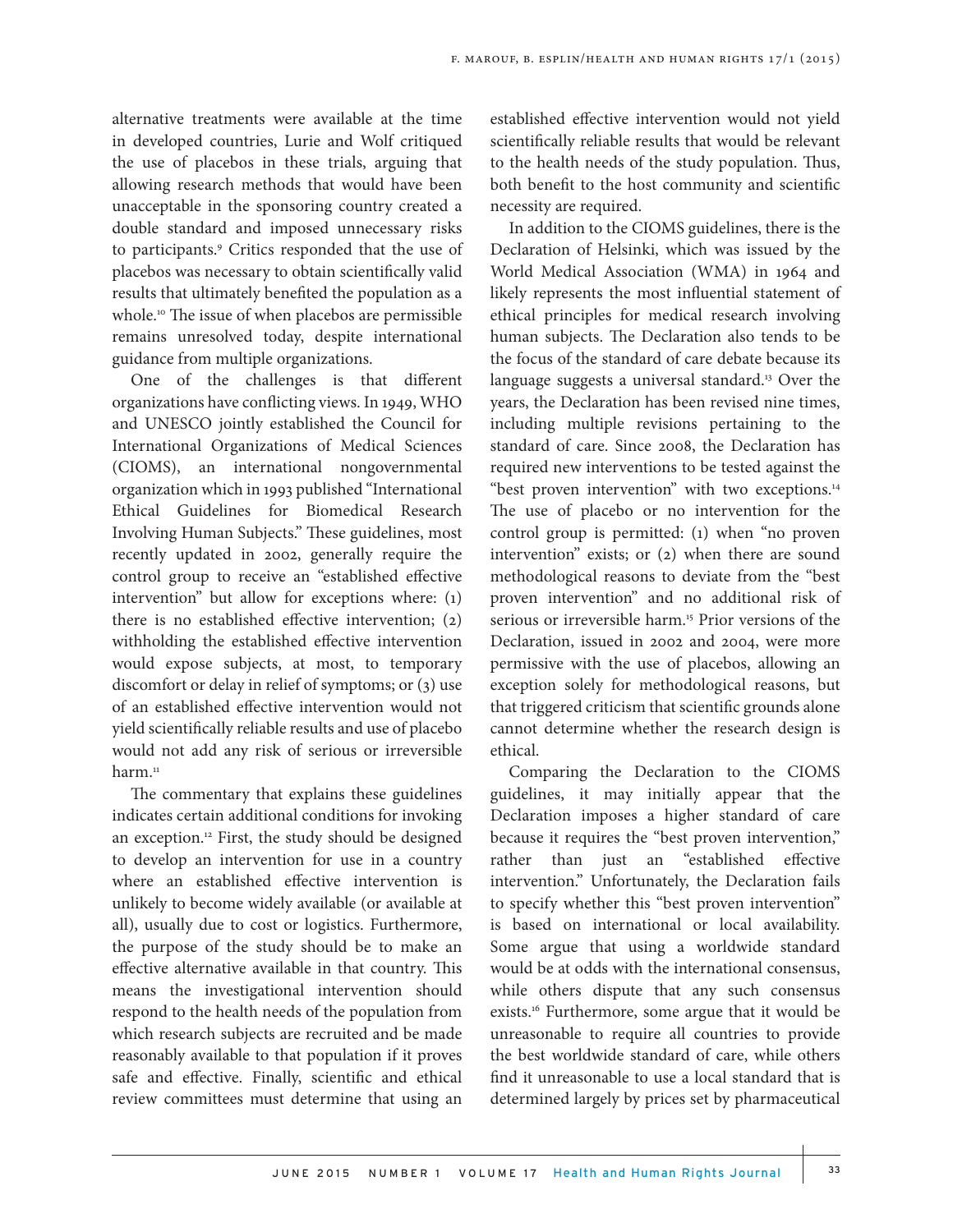companies.17 In light of this ongoing debate, it remains unclear whether the Declaration's standard is actually higher than the CIOMS standard. The Declaration also does not include the restrictions mentioned in the commentary on the CIOMS guidelines, such as benefit to the host community.

A third organization that is more permissive with the use of placebos than either CIOMS or the WMA is the International Conference of Harmonization (ICH), comprised of the US, European Union, Japan, and experts from the pharmaceutical industry. In 2001, the ICH adopted guidelines entitled Choice of Control Group and Related Issues in Clinical Trials (CCG).18 While the US abandoned the Declaration of Helsinki in 2008, it continues to endorse the CCG guidance, which provides only one rule restricting the use of placebos. The CCG states that "[i]n cases where an available treatment is known to prevent *serious harm, such as death or irreversible morbidity* in the study population, it is *generally inappropriate*  to use a placebo control" (emphasis added).<sup>19</sup> In other situations, "it is generally considered ethical to ask patients to participate in a placebo-controlled trial, even if they may experience discomfort as a result, provided the setting is noncoercive and patients are fully informed about available therapies and the consequences of delaying treatment."20 Thus, in trials where there is no risk of serious harm, placebos may be used as long as there is informed consent.

As further guidance, the CCG notes, "Whether a particular placebo-controlled trial is ethical may in some cases depend on what is believed to have been clinically demonstrated under the particular circumstances of the trial," which suggests that a trial may be deemed ethical in hindsight and justified if the overall benefit outweighs the harm involved in using placebos.<sup>21</sup> The CCG also recommends considering modifications to the research design, such as "early escape" from ineffective therapy, a limited placebo period, or an "add-on" study, where the new intervention is added to standard treatment, as ways to reduce ethical concerns.<sup>22</sup> These statements reflect some recognition that the restriction on use of placebos only in cases of serious harm does not eliminate ethical concerns.

We believe these various approaches to the

use of placebos leave participants in developing countries vulnerable to exploitation for several reasons. First, the guidelines discussed above do not set any hard rules prohibiting the use of placebos in certain situations. Avoiding clear rules and relying on determinations of scientific necessity or benefit to the host community might be feasible if trial protocols received careful review, but many protocols in developing countries never come before ethics committees, as mentioned above. Furthermore, insofar as the guidelines permit a local standard of care, they fail to take into account the serious public health consequences of not providing treatment, especially for infectious and epidemic diseases. In addition, liberally permitting placebos based on the local standard of care due to lack of resources in the host country ignores the international obligations of high-income countries to provide assistance in improving access to health care in developing countries. Lastly, the international guidelines examined here do not mention special protections for particularly vulnerable populations as a condition of involving them in placebocontrolled trials.

In light of these concerns and the persistent controversy surrounding the appropriate standard of care, we propose using human rights law as a complementary framework to help move the discussion forward. While human rights law does not settle the debate, it can be interpreted and applied in ways that help establish a minimum standard of care. If no such baseline of care is established, then when a country cracks down on ethical violations, clinical trials will simply move to another poor country with a weak regulatory regime. This is exactly what has happened in India, where clinical trials have dropped by 93% in response to the government's recent efforts to stop unnecessary deaths.<sup>23</sup>

#### A human rights approach to the standard of care in clinical trials

To date, international human rights bodies have issued only very limited guidance on the applicability of human rights norms to clinical research trials.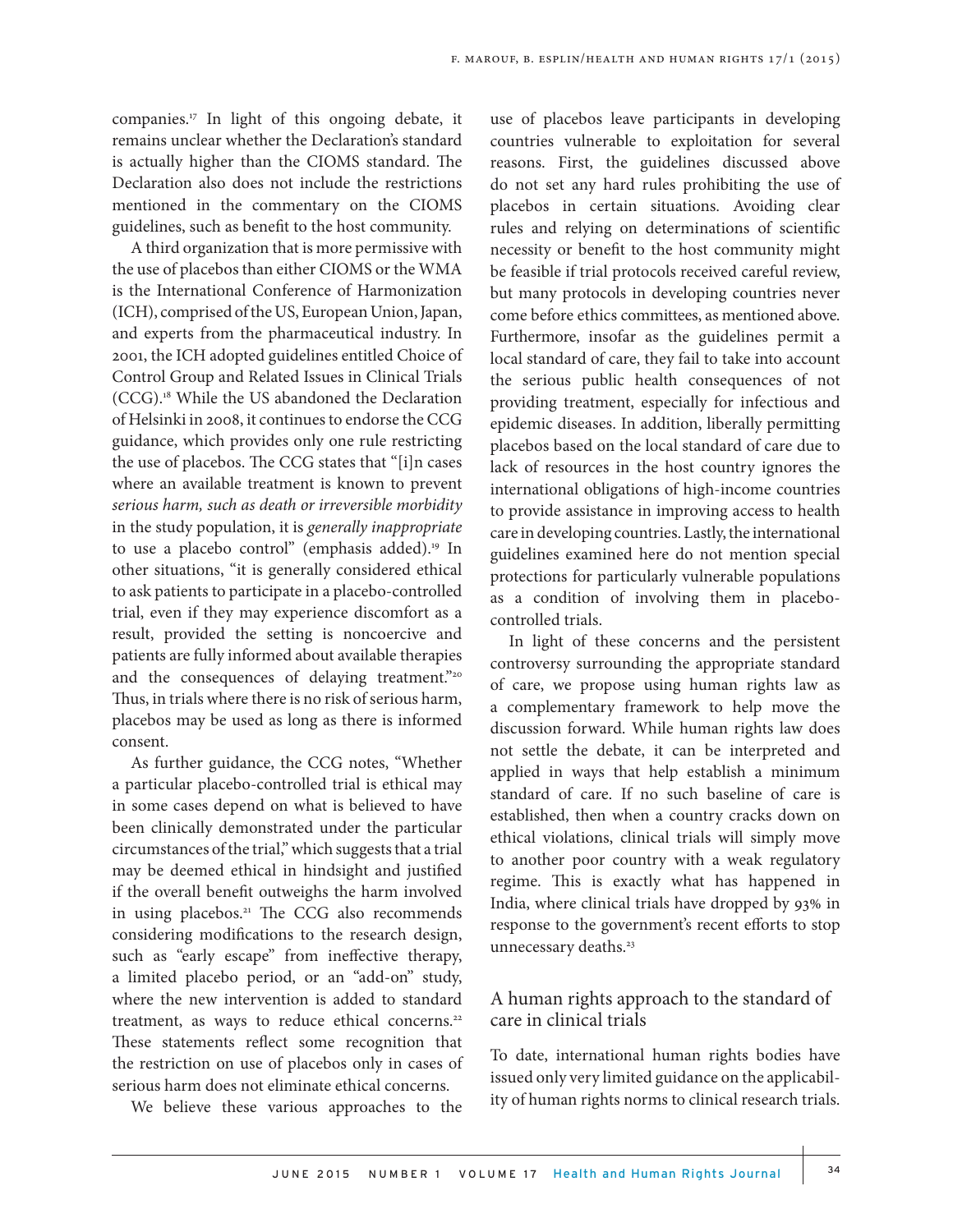The only major report on this topic, issued by the Special Rapporteur on the right to health in 2009, pertains to informed consent.<sup>24</sup> This report includes a single sentence flagging the standard of care as an area of concern: "It continues to be questioned whether conducting clinical trials in developing countries can ever be considered ethical, especially when using placebos despite the existence of appropriate non-placebo interventions."25 Recognizing the need for ethics review boards to "eliminate double standards applied to developing countries," the Special Rapporteur called for "the most protective standards" if conducting research abroad changes the requirements for informed consent.<sup>26</sup>

Similarly, we utilize the human rights framework to call for protective standards when conducting research in a developing country changes requirements regarding the standard of care. The International Covenant on Civil and Political Rights (ICCPR) and the International Covenant on Economic, Social, and Cultural Rights (ICESCR) both have provisions relevant to the standard of care in clinical trials. The ICCPR includes at least three relevant non-derogable rights: the rights to life, freedom from nonconsensual medical experimentation, and nondiscrimination.

In addition, the ICESCR provides a right to the "highest attainable standard of health," which is generally subject to progressive realization but has certain "core obligations" that must be implemented immediately. In General Comment 14, an authoritative interpretation of the right to health, the Committee on Economic, Social, and Cultural Rights (CESCR) enumerates these "core obligations" and explains that "a State party cannot, under any circumstances whatsoever, justify its noncompliance with the core obligations . . . which are non-derogable."<sup>27</sup> Since the core obligations of the right to health are non-derogable, they reflect the minimum core content of the right to health, the non-negotiable foundation of the right to which all individuals are entitled, regardless of the economic situation in a country. Such clear prioritization of certain aspects of the right to health is striking,

since CESCR does not always describe the core obligations of a right as non-derogable.<sup>28</sup>

We argue that these non-derogable rights, including the core obligations of the right to health, provide guidance in setting a minimum standard of care for clinical trials. Although the concept of minimum core obligations has been subject to various criticisms, it remains one of the two main ways that tribunals approach economic and social rights and is therefore highly relevant.<sup>29</sup> Furthermore, by emphasizing the responsibilities of developed countries to provide assistance and regulate corporations, this proposal counters the criticism that focusing on minimum core obligations ignores the violations of affluent countries.

Since governments are the primary dutybearers in the international human rights system, one question that arises is what if the sponsor of the clinical trial is a non-state actor, such as a pharmaceutical company? General Comment 14 helps answer these questions by emphasizing that "States parties have to respect the enjoyment of the right to health in other countries, and to prevent third parties from violating the right [to health] in other countries, if they are able to influence these third parties by way of legal or political means."<sup>30</sup> Even more specifically, General Comment 14 describes "the failure to regulate the activities of . . . corporations so as to prevent them from violating the right to health of others" as a violation of the obligation to protect.31 Thus, "Violations of the right to health can occur through the direct action of States or other entities insufficiently regulated by States."32 These provisions impose a responsibility on States to regulate domestic and foreign clinical trials in ways that protect human rights. The standards that developed countries adopt for approving investigations of new drugs and marketing of drugs based on foreign clinical trials should be consistent with the core obligations of the right to health. Similarly, developing countries need to ensure that proposals to conduct clinical trials undergo close scrutiny by independent ethics committees that apply standards designed to uphold these rights.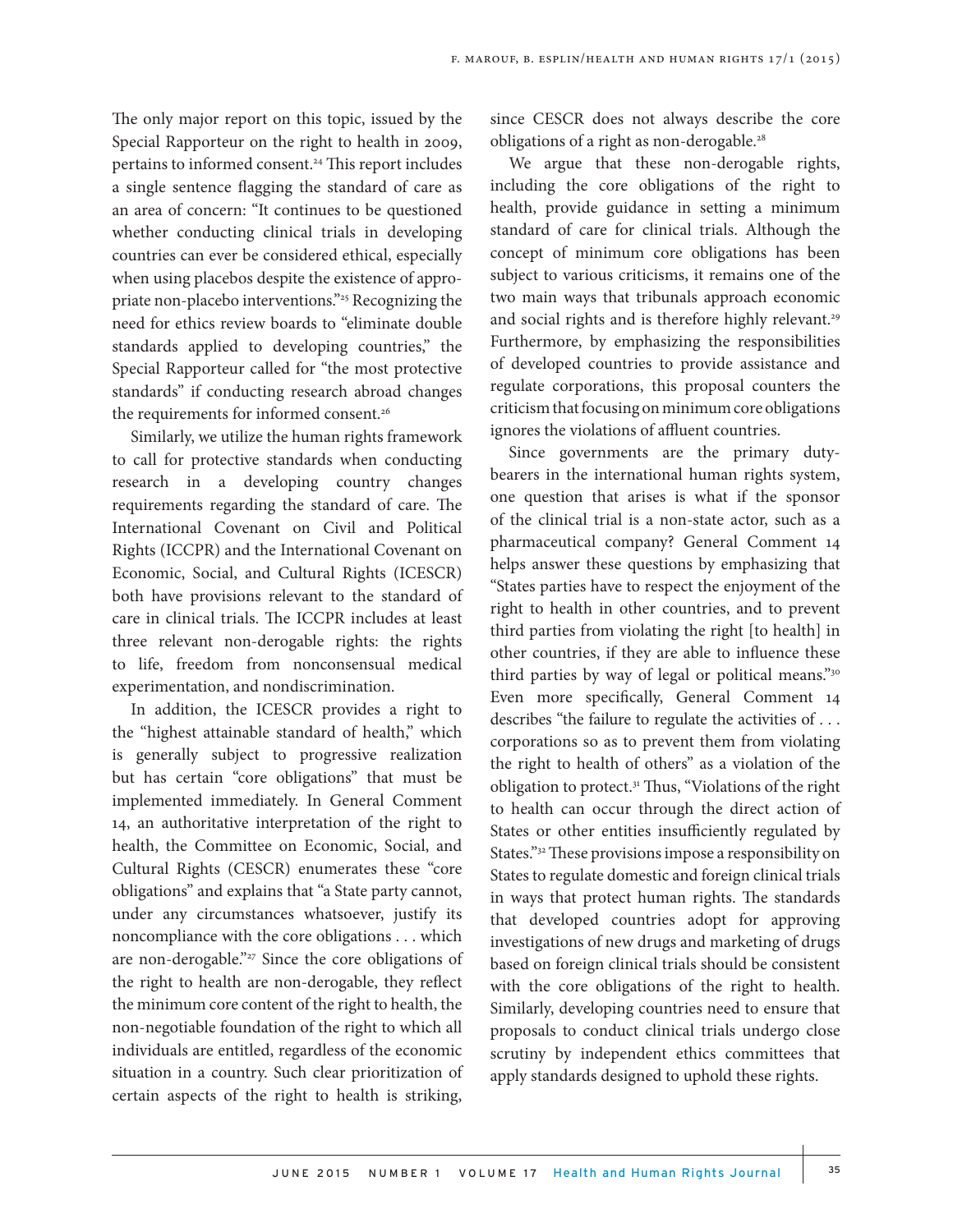#### Deprivation of essential drugs, as defined by WHO

One of the core obligations of the right to health is "[t]o provide essential drugs, as defined under WHO Action Programme on Essential Drugs."33 This is the most well-defined core obligation, since it references a specific list of medications. In 1975, WHO defined essential drugs as "those considered to be of the utmost importance and hence basic, indispensable and necessary for the health needs of the population."34 Two years later, despite major opposition from the pharmaceutical industry, WHO published its first Model List of Essential Drugs, which included the generic names of more than 200 drugs and vaccines, most of which were no longer protected by patents.<sup>35</sup> The Model List has since been updated every two years and serves as a guide for countries in creating their own national lists. By relying on WHO's expertise in defining this core obligation, CESCR stresses "the key function assigned to WHO is realizing the right to health."36

Some commentators have critiqued the core obligation to provide essential drugs as impracticable, arguing that few states can comply due to resource limitations.37 One response is that developing countries can take certain measures that are inexpensive, such as removing legal barriers to accessing essential drugs. For example, certain analgesics on the list of essential drugs remain very difficult to access in developing countries. The Special Rapporteur on the right to health has noted, "Although the developing world has nearly half of the world's cancer patients and nearly all new HIV infections, it consumes only 6 percent of the licit morphine supply."38 In fact, "About 89 percent of all legally controlled medicines, including morphine, is consumed by North America and Europe."39

Another response to the criticism based on resource limitations is that CESCR imposes a duty on "States parties and other actors in a position to assist, to provide 'international assistance and cooperation, especially economic and technical' which enable developing countries to fulfill their core . . . obligations."40 CESCR specifically provides that, "Depending on the availability of resources, States should facilitate access to essential health

facilities, goods and services in other countries, wherever possible and provide the necessary aid when required."<sup>41</sup> Taking these obligations into consideration, we propose that the minimum standard of care in clinical trials should include providing essential drugs, as defined by WHO, to the control group; if the trial takes place in a country where the essential drug is not readily available, then the sponsor of the trial, which stands to reap the profits, should cover the cost of providing the essential drug. This proposal is not unprecedented. The European Group on Ethics in Science and New Technologies similarly advises that the sponsor should pay if an intervention is not available due to cost, and South Africa requires all participants in HIV vaccine research to have access to high quality treatment financed by the sponsors of the trials.<sup>42</sup>

Shifting the financial burden to the sponsor of the trial not only challenges how core obligations are typically construed, but also creates an incentive for developed countries to support donor programs designed to promote access to essential drugs, for example through their membership in international financial organizations. Such action would reinforce CESCR's position that "international financial institutions, notably the World Bank and the International Monetary Fund, should pay greater attention to the protection of the right to health in their lending policies, credit agreements and structural adjustment programmes."43

One limitation in using the WHO list of essential drugs to establish a minimum standard of care is that new drugs are not added to this list until clinical trials establishing their efficacy are completed. For example, while antiretroviral drugs for HIV are now included, there were no medications for HIV on the list in the 1990s when ethical controversies arose about the failure to provide HIV-positive control groups with any treatment.<sup>44</sup> The principles proposed below help address this limitation.

## Use of placebos in trials involving lifethreatening illnesses

The right to life, set forth in Article 6 of the ICCPR, is "the supreme right from which no derogation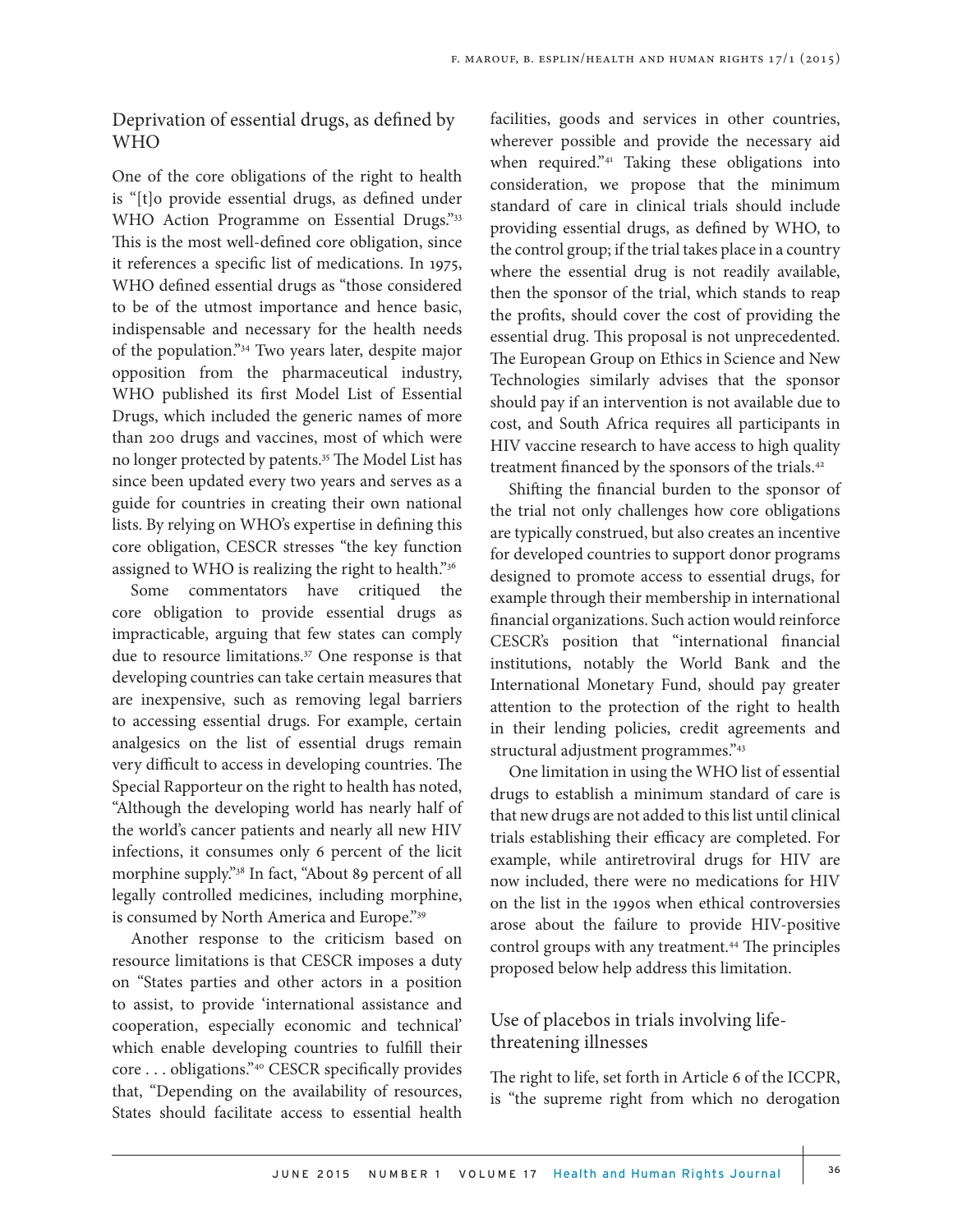is permitted even in time of public emergency."45 According to the Human Rights Committee (HRC), which interprets the ICCPR, the right to life should not be interpreted narrowly. We contend that respect for the right to life prohibits the use of placebos in trials involving treatable illnesses that may result in serious harm or death. This interpretation provides a bright-line rule, unlike the CCG guidelines, which, as discussed above, simply state that it is "generally inappropriate" to use placebos for treatable illnesses that may result in serious harm.

A more difficult question arises when there is a life-threatening illness with high mortality rates and only experimental treatments are available, as in the case of Ebola. All of the international bioethics guidelines discussed in the previous section allow the use of placebos where no proven treatment exists. Yet there is currently a heated debate over whether clinical trials involving Ebola interventions should use placebos (plus basic supportive care) for the control group. The US government plans to conduct Ebola trials with placebos, but Médecins Sans Frontiers, WHO, and a coalition of European countries have all rejected this approach, opting instead for trials involving multiple experimental interventions.46 While this specific debate is beyond the scope of this article, we note that even scientists who support the use of placebo trials for Ebola agree that as soon as an experimental drug shows some benefit, it should become the new standard of care for all treatment groups.47 One approach short of providing experimental treatments to all groups in such situations may be requiring the use of adaptive experimental designs to minimize the loss of life.48 The CCG mentions that such "modifications" may help avoid ethical concerns but does not require them.

## Use of placebos in trials involving major infectious, epidemic, or endemic diseases

Of "comparable priority" to the non-derogable core obligations are the obligations to "provide immunizations against major infectious diseases" and "take measures to prevent, treat, and control epidemic and endemic diseases."49 These obligations

reflect a public health approach, emphasizing the collective aspects of the right to health.<sup>50</sup> While the former obligation is absolute, like the obligation to provide essential drugs, the latter uses the limiting language of "taking measures." We therefore approach these two obligations differently. Regarding trials involving immunizations for major infectious diseases, we take the same hard line that we took for essential drugs, which is that the sponsor should pay for the control groups to receive an immunization known to be safe and effective, rather than a placebo, if such an intervention is not available in the host country. With respect to clinical trials involving the treatment of epidemic and endemic disease, we adopt a more nuanced analysis.

As a precursor to this analysis, we define the terms "epidemic" and "endemic." According to the *Dictionary of Epidemiology*, a disease is an "epidemic" when its occurrence in a given community or region clearly exceeds the normal expectancy, while it is "endemic" if constantly present within a geographic area or population group.51 The *Encyclopedia Britannica* further explains:

When a disease is prevalent in an area over long periods of time, it is considered to be endemic in that area. When the prevalence of disease is subject to wide fluctuations in time, it is considered to be epidemic during periods of high prevalence. Epidemics prevailing over wide geographic areas are called pandemics.<sup>52</sup>

Endemic and epidemic diseases claim countless lives, stifle human development, and drain health care systems, especially in developing countries with weak infrastructures. They therefore tend to be top priorities in setting health policies, and combating them is foundational to the right to health.

If an epidemic or endemic disease can be treated by an essential drug or is life threatening, then, under the principles discussed above, the use of placebo would be prohibited. In other situations, we contend that the obligation to "take measures" should include, at a minimum, having certain protections in place if placebos are used.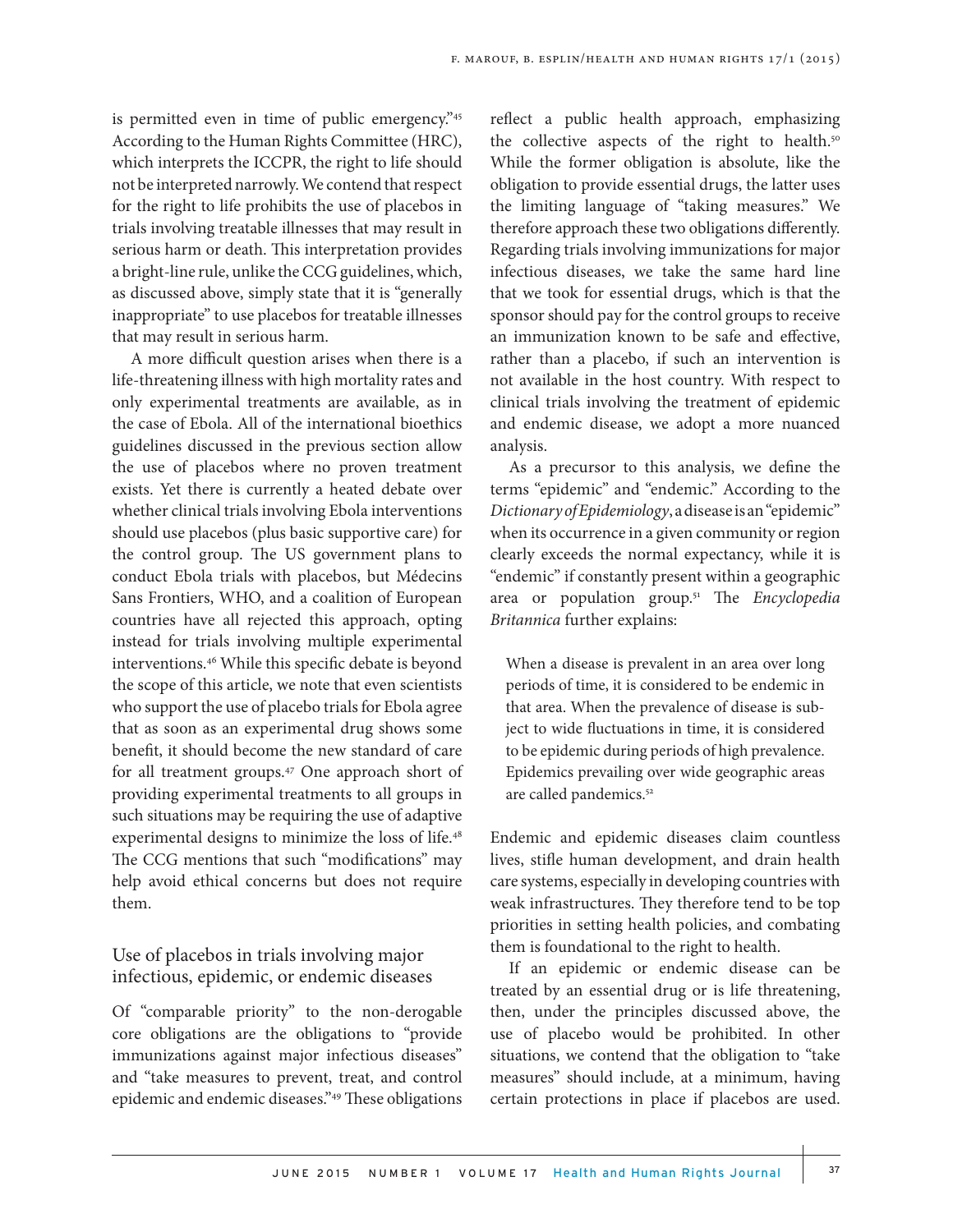This approach is consistent with the one taken by the Special Rapporteur on the right to health in the report on informed consent, which stressed that "A rights-based approach to medical research means that special protections must be in place to ensure that the autonomy of potential participants, particularly those from vulnerable groups, is not compromised as a result of power imbalances inherent in the research-subject relationships."53

In suggesting these particular protective measures, we are mindful of the dearth of guidance from human rights bodies or courts. We therefore take into consideration the protections mentioned in the Special Rapporteur's report on informed consent, as well as a 2004 article by David Wendler and his colleagues arguing that the default position of ethics review boards should be to require the best worldwide standard of care unless certain conditions are met.54 The protections we propose are as follows: (1) participation risks must be minimized, for example through adaptive research designs; (2) the trials must be medically necessary (i.e., previous research should not obviate the need for additional research); (3) the use of placebos must be scientifically necessary to answer the question addressed in the trial; (4) the study must address important health needs for the host community; (5) a fair level of benefit must be conferred on participants; and (6) participants should not be worse off than if the trial had not occurred. The investigator should bear the responsibility of demonstrating that all of these protections are in place in order to use placebos in trials involving epidemic or endemic diseases.

## Use of placebos with vulnerable or marginalized groups

The current debate over the Ebola trials highlights not only conflicting views about how to handle pandemics when no proven intervention is available, but also concerns about the use of placebos with vulnerable groups. Clement Adebamowo, for example, has argued that terrified populations cannot be expected to give informed consent in the midst of a raging epidemic, especially if they

are distrustful of health centers and aid workers.<sup>55</sup> In considering the use of placebos with vulnerable groups, we examine the interpretations of the HRC in General Comment 20 and relevant concluding observations, as well as the report on informed consent from the Special Rapporteur on the right to health. As above, we follow the Special Rapporteur's lead in recommending heightened protective measures for the use of placebos with vulnerable groups.

Three non-derogable rights are relevant to the use of placebos with vulnerable groups. First, there is the prohibition against subjecting individuals to medical experimentation without their "free consent" under Article 7 of the ICCPR.<sup>56</sup> Second, there is the core obligation of the right to health that requires States parties to "ensure the right of access to health facilities, goods and services on a non-discriminatory basis, especially for vulnerable or marginalized groups."<sup>57</sup> Third, there is the nonderogable prohibition against discrimination based on "race, colour, sex, language, religion, political or other opinion, national or social origin, property, birth or other status," which appears in both conventions.58

The HRC has interpreted "free consent" broadly to take into account the potential for exploitation or coercion. In cases where an individual's personal characteristics or life situation create a serious risk of exploitation, the HRC has advised exclusion from clinical trials that may be harmful to health. For example, the HRC has indicated that detainees and prisoners "should not be subjected to any medical or scientific experimentation that may be detrimental to their health."59 Similarly, in its Concluding Observations for the Netherlands, the HRC has opined that certain vulnerable populations, including minors and others who cannot give genuine consent, must not be subjected to medical experiments that do not benefit them directly.<sup>60</sup> The HRC has also expressed concern about the US practice of allowing research to be "conducted on persons vulnerable to coercion or undue influence such as children, prisoners, pregnant women, mentally disabled persons, or economically disadvantaged persons."61

Critics of excluding vulnerable groups from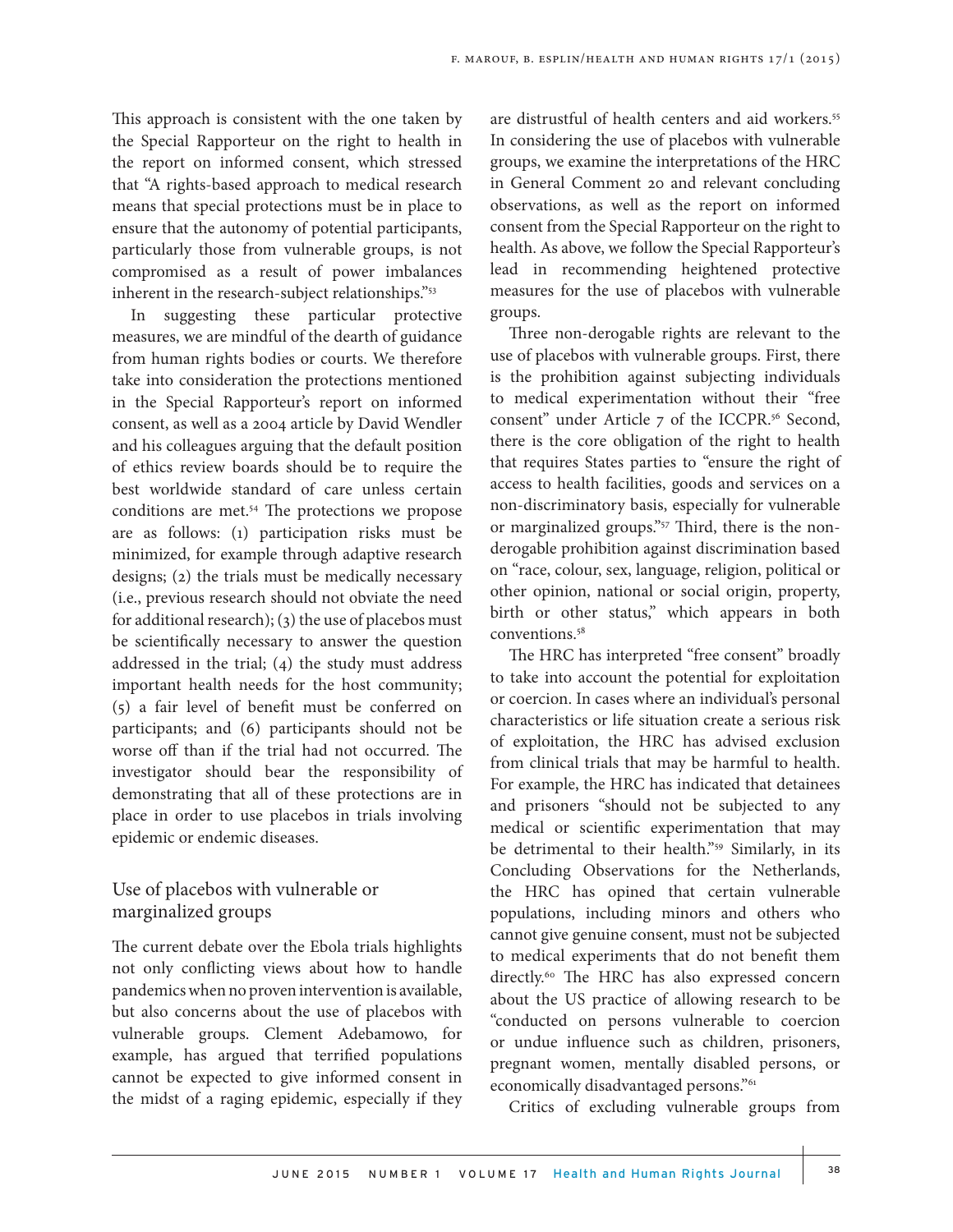clinical trials contend that doing so risks undue paternalism, and that requiring informed consent with appropriate disclosure techniques and payment of a fair benefit provide adequate protection against exploitation. They further argue that exclusion interferes with obtaining generalizable results, and that "vulnerability" itself is a problematic category that risks over-inclusion of heterogeneous groups.<sup>62</sup> While these may be valid concerns, the HRC and the Special Rapporteur have already helped define certain vulnerable groups and have made it clear that special protections should apply. We therefore propose permitting the use of placebos on vulnerable groups in developing countries only if heightened protective measures are in place. These measures incorporate, modify, and add to the ones mentioned above in order to take into account concerns regarding vulnerable populations.

Specifically, we incorporate the protections requiring the sponsor to demonstrate that participation risks are minimized, the trials are medically necessary, the use of placebos is scientifically necessary, and the participants are not worse off than if the trial had not been conducted. In addition, drawing on the Special Rapporteur's report, we propose that the investigators should demonstrate that: (1) no comparably effective alternative research population is available; (2) the study addresses important health needs for the vulnerable groups, not just the host community in general; (3) the benefit provided is fair but incentives are limited to adequate compensation for time, effort, and any adverse consequences of participation; and (4) efforts have been made to involve a representative organization that can assist participants throughout the process.<sup>63</sup>

We do not go as far as prohibiting the participation of vulnerable groups, as this could be considered discriminatory, both because of the exclusion itself and because such exclusion creates a knowledge gap regarding the efficacy of an intervention for that group. However, differential treatment is permissible under the human rights conventions as long as the justification is compatible with the nature of those conventions and solely for the purpose of promoting the general welfare.64 Requiring the

protective measures mentioned above falls within this permissible zone of differential treatment.

#### Enforcement

One advantage of using human rights norms to set a minimum standard of care in clinical trials is that these norms may be enforceable in developing countries where ethical regulations of such trials are inadequate or nonexistent. Violations of human rights during clinical trials could also be brought before human rights bodies with individual complaint procedures, such as the HRC and CESCR, creating additional avenues for accountability. Of course, in some countries—most notably the US—human rights norms are extremely difficult to enforce. The US does not consider the ICCPR self-executing and has not ratified the ICESCR. In addition, the US Supreme Court held in 2013 that the Alien Tort Claims Act, which had been used to sue corporations for human rights violations abroad, does not apply extraterritorially.<sup>65</sup> In such situations, effective regulations that prevent human rights violations from happening in the first place are especially critical.

The existence of extensive regulations does not necessarily mean that they effectively prevent exploitation. The detailed regulations issued by the US Food and Drug Administration (FDA), for example, do not require Investigational New Drug (IND) applications for foreign clinical trials.<sup>66</sup> Although the regulations do generally require evidence that foreign clinical trials conform to "good clinical practice" for the data to be used to support marketing approval or IND applications, the FDA has the authority to waive that requirement, including review and approval by an independent ethics committee.<sup>67</sup> Furthermore, the regulations describing the requirements for obtaining marketing approval based solely on foreign clinical data provide that "FDA will apply this policy in a flexible manner," again permitting deviation from the standards.68 Making matters worse, while the FDA is allowed to perform on-site inspections for foreign trials, it rarely does so.<sup>69</sup> In fact, a study by the Office of the Inspector General found that the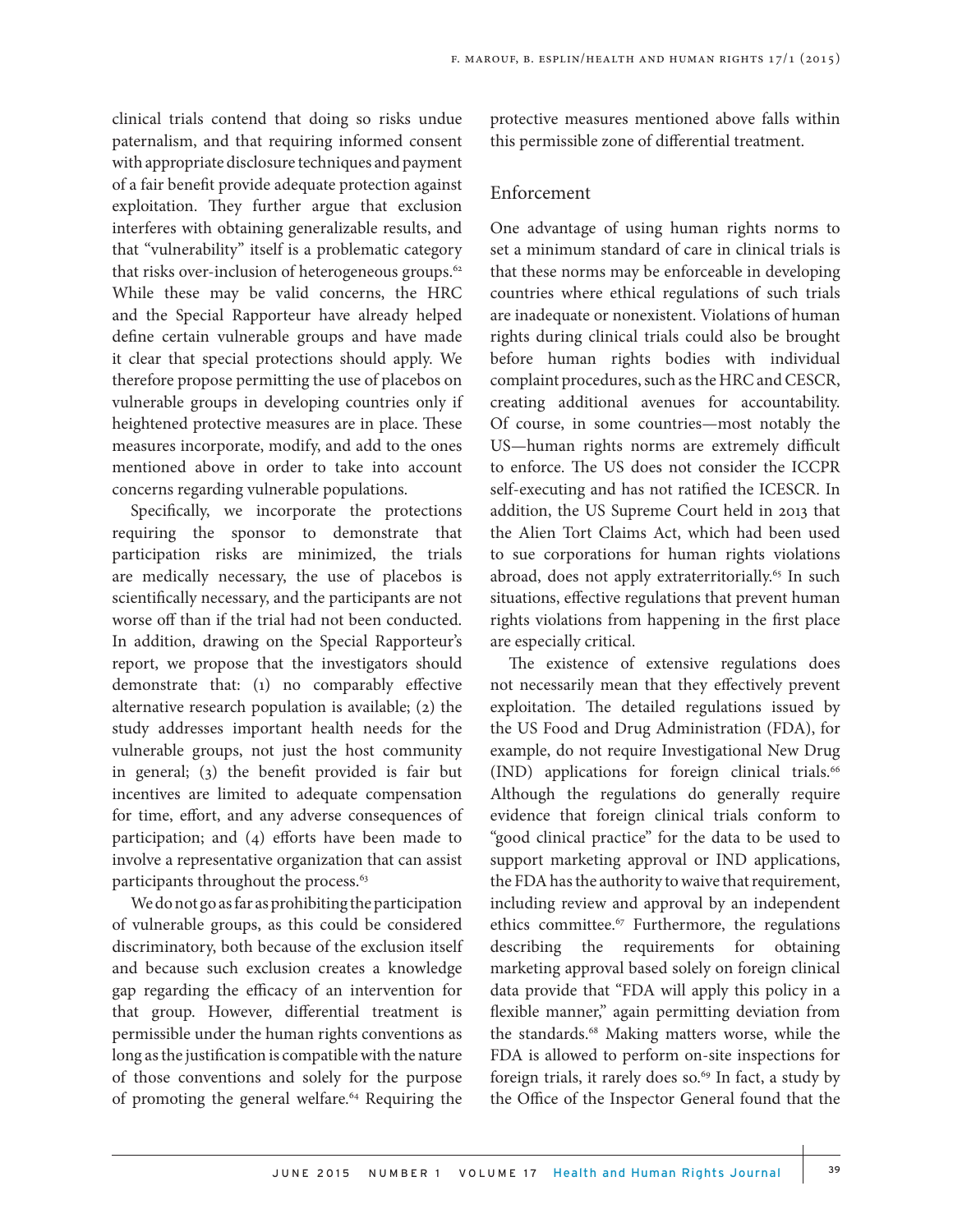FDA inspected less than one percent of foreign clinical trial sites in 2008.70

Oversight and accountability could be improved across the board through the creation of an international body that could review controversial protocols for clinical trials before they begin, as well as hear complaints that arise during or after a trial. This body should include experts in both bioethics and human rights, thereby developing complementary standards. Among other things, such a mechanism could explore how the international obligation to provide assistance under human rights treaties relates to the standard of care in clinical trials. Like the duty to provide a benefit in bioethics, the obligation to assist under human rights law need not be limited to paying for a treatment but could also include paying royalties generated from the sale of a drug or a fixed amount based on the principle of proportionality.<sup>71</sup> By applying human rights norms to specific situations in biomedical research, an international body would also help develop the content of core obligations.

#### Conclusion

Bioethics and human rights are both predicated upon the desire to protect individual freedoms, promote justice, prohibit exploitation, and ensure human dignity. The notion of drawing on human rights norms to analyze the appropriate standard of care in clinical trials should not, therefore, be surprising. The real surprise is how little human rights bodies have thus far engaged dilemmas in clinical research aside from informed consent. The framework we propose here of applying nonderogable rights, including the core obligations of the right to health, to establish a minimum standard of care for clinical trials represents an initial step in that direction. Certainly, neither bioethics nor human rights has resolved internal tensions about universality versus relativity. Furthermore, some may dispute the usefulness of core obligations or disagree about the particular protective measures proposed here. Such critiques are vital to the discussion and will help deepen our thinking about concepts in both fields.

While this article primarily addresses the standard of care debate, the promise of collaboration between the two disciplines extends much further. In order to make a meaningful difference in the protection of all human subjects, bioethics must strive to prevent the conditions in which individuals are systematically made vulnerable to exploitation. Adopting a human rights perspective is consistent with developments in public health ethics and global health ethics, which seek to address the larger social, political, and economic forces behind the increasing inequities in global health—perhaps the greatest ethical dilemma of all.

#### References

1. C. Terwindt, "Health rights litigation pushes for accountability in clinical trials in India," *Health and Human Rights Journal* 16/2 (2014), pp. 86-87.

2. S. Glickman et al., "Ethical and scientific implications of the globalization of clinical trials," *New England Journal of Medicine* 360/8 (2009), pp. 816-823; S. Nundy and C.M. Gulhati, "A new colonialism? Conducting clinical trials in India," *New England Journal of Medicine* 352 (2005), pp.1633- 1636; Terwindt (see note 1), p.86.

3. D. Sharma, "Outsourcing big pharma," *Health Affairs*   $29(3)$  (2010), pp. 563-564.

4. World Medical Association, Declaration of Helsinki: Ethical Principles for Medical Research Involving Human Subjects, G.A. Res. (adopted 1964, last amended 2013), para. 33. Available at http://www.wma.net/en/30publications/10policies/b3/ [hereinafter Declaration of Helsinki].

5. For discussions of both sides of this debate, see P. Marshall, *Ethical challenges in study designs and informed consent for health-research in resource-poor settings* (Geneva: WHO, 2007), pp. 19-22. Available at http://whqlibdoc.who.int/publications/2007/9789241563383\_eng.pdf; Nuffield Council on Bioethics, *The ethics of research related to healthcare in developing countries* (London: Nuffield Council on Bioethics, 2005), pp. 25-33. Available at http://nuffieldbioethics.org/ wp-content/uploads/2014/07/HRRDC\_Follow-up\_Discussion\_Paper.pdf.

6. J. Cohen and T. Ezer, "Human rights in patient care: A theoretical and practical framework," *Health and Human Rights Journal* 15/2 (2013), p. 16.

7. S. Marks, "The new partnership of health and human rights," *Human Rights Dialogue* (New York: Carnegie Council for Ethics in International Affairs, Spring/Summer 2001), pp. 21-22. Available at https://www.carnegiecouncil.org/ publications/archive/dialogue/2\_06/articles/650.html.

8. S. Lingnou, "The 'standard of care' debate and global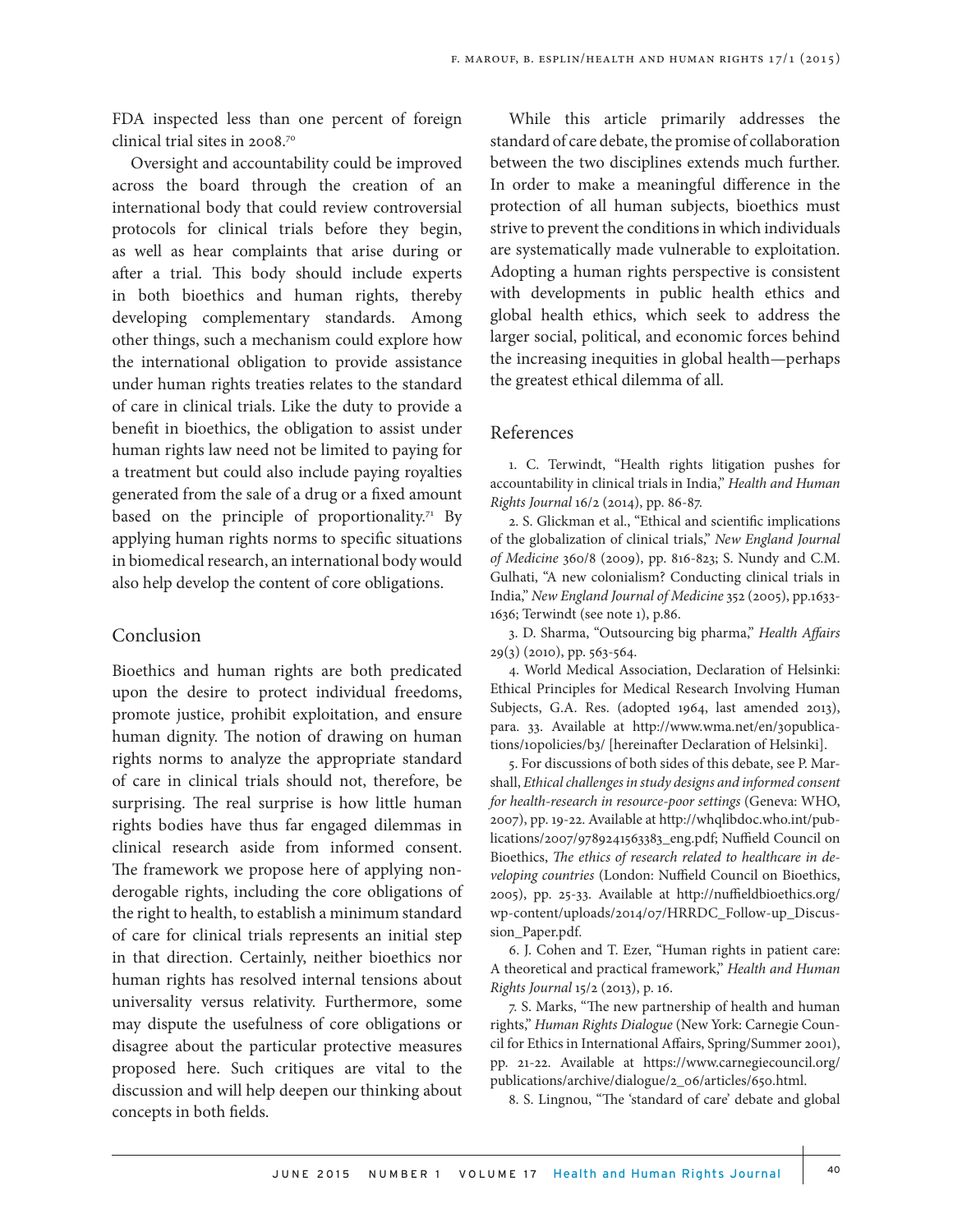justice in research," *Research Ethics* 7(1) (2011), pp. 5-12.

9. P. Lurie and S.M. Wolf, "Unethical trials of interventions to reduce perinatal transmission of the human immunodeficiency virus in developing countries," *New England Journal of Medicine* 337 (1997), pp. 853–855.

10. Lingnou (see note 8).

11. The Council for International Organizations of Medical Sciences, International Ethical Guidelines for Biomedical Research Involving Human Subjects (3rd ed. 2002), guideline 11, p. 54. Available at http://www.cioms.ch/publications/layout\_guide2002.pdf.

12. Ibid., pp. 56-57.

13. U. Schuklenk, "The standard of care debate: Against the myth of an 'international consensus opinion,'" *Journal of Medical Ethics* 30 (2004), p. 196.

14. Declaration of Helsinki (see note 4), para. 33.

15. Ibid.

16. See R. Lie et al., "The standard of care debate: The Declaration of Helsinki versus the international consensus opinion," *Journal of Medical Ethics* 30(2) (2004), pp. 190–193; Schuklenk (see note 13), p. 196.

17. H. Ehni, "The definition of adequate care in externally sponsored clinical trials: The terminological controversy about the concept 'standard of care,'" *Science and Engineering Ethics* 12 (2006), pp. 123-130; U. Schuklenk, "Protecting the vulnerable: Testing times for clinical research ethics," *Social Science and Medicine* 51 (2000), pp. 969-977.

18. International Conference for Harmonization, Guidance for Industry, E10 Choice of Control Group and Related Issues in Clinical Trials (2001). Available at http://www.fda. gov/downloads/Drugs/GuidanceComplianceRegulatoryInformation/Guidances/ucm073139.pdf.

19. Ibid., para. 2.1.3.

20. Ibid.

21. Ibid.

22. Ibid., paras. 2.1.5.2, 2.1.5.2.1, 2.1.5.2.2, 2.1.5.2.3.

23. D. Garde, *Report: Indian clinical trials fell 93% last year* (January 27, 2014). Available at http://www.fiercecro.com/story/report-indian-clinical-trials-fell-93-lastyear/2014-01-27.

24. Anand Grover, UN Special Rapporteur on the right of everyone to the enjoyment of the highest attainable standard of physical and mental health, Report of the Special Rapporteur on the Right of Everyone to the Enjoyment of the Highest Attainable Standard of Physical and Mental Health, UN. Doc. No. A/64/272 (2009). Available at http:// www.un.org/en/ga/third/64/documentslist.shtml.

25. Ibid, para. 40.

26. Ibid, para. 40.

27. Committee on Economic, Social and Cultural Rights, General Comment No. 14, The Right to the Highest Attainable Standard of Health, UN Doc. No. E/C.12/2000/4 (2000), paras. 9, 47. Available at http://www1.umn.edu/humanrts/gencomm/escgencom14.htm [hereinafter "General Comment No. 14"].

28. K. Frank, "The minimum core of economic and social rights: A concept in search of content," *Yale Journal of International Law* 33 (2008), pp. 154-156.

29. M. Hall and D. Weiss, "Human rights and remedial equilibration: Equilibrating socio-economic rights," *Brooklyn Journal of International Law* 36 (2011), p. 469.

30. General Comment No. 14 (see note 27), para. 39.

31. Ibid., para. 51.

32. Ibid., para. 48.

33. Ibid., para. 43.

34. Resolution WHO 28.66, Official Records of the WHO, 1975, No. 226, pp.35-36.

35. M. Reich, "Essential drugs: Economics and politics in international health," *Health Policy* 8 (1987), pp. 41, 49. Available at http://www.hsph.harvard.edu/wp-content/uploads/sites/480/2013/01/essential\_drugs.pdf.

36. General Comment No. 14 (see note 27), para. 63.

37. See, for example, B. Meier, "Employing health rights for global justice: The promise of public health in response to the insalubrious ramifications of globalization," *Cornell International Law Journal* 39 (2006), pp. 735-736.

38. Anand Grover, Special Rapporteur on the right of everyone to the enjoyment of the highest attainable standard of physical and mental health, Report of the Special Rapporteur on the Right of Everyone to the Enjoyment of the Highest Attainable Standard of Physical and Mental Health, UN Doc. No. A/65/255 (2010), para. 40. Available at http:// daccess-dds-ny.un.org/doc/UNDOC/GEN/N10/477/91/ PDF/N1047791.pdf?OpenElement.

39. Ibid., at para. 40.

40. General Comment No. 14 (see note 27), para. 45; Frank (see note 28), p. 156.

41. General Comment No. 14 (see note 27), para. 39 (emphasis added).

42. European Group on Ethics in Science and New Technologies, Opinion No. 17, Ethical Aspects of Clinical Research in Developing Countries (2003), para. 2.12; Medical Research Council of South Africa, Guidelines on Ethics for Medical Research, Book 5: HIV Preventive Vaccine Research (2003), paras. 1.4.4, 16.1, 16.4.1, 16.4.4. Available at http://www.mrc.ac.za/ethics/ethicsbook5.pdf.

43. General Comment No. 14 (see note 27), para. 64.

44. World Health Organization, *The use of essential drugs: Seventh report of the WHO expert committee* (Geneva: WHO, 1997). Available at http://apps.who.int/iris/bitstream/10665/41938/1/WHO\_TRS\_867.pdf.

45. UN Human Rights Committee, General Comment No. 6, Article 6 (Right to Life), UN Doc. HRI/GEN/1/Rev.6 at 127 (2003), para. 1.

46. See C. Coleman, "The ethics of using placebo controls in Ebola clinical trials," *Health Reform Watch* (November 25, 2014). Available at http://www.healthreformwatch.com/2014/11/25/the-ethics-of-using-place